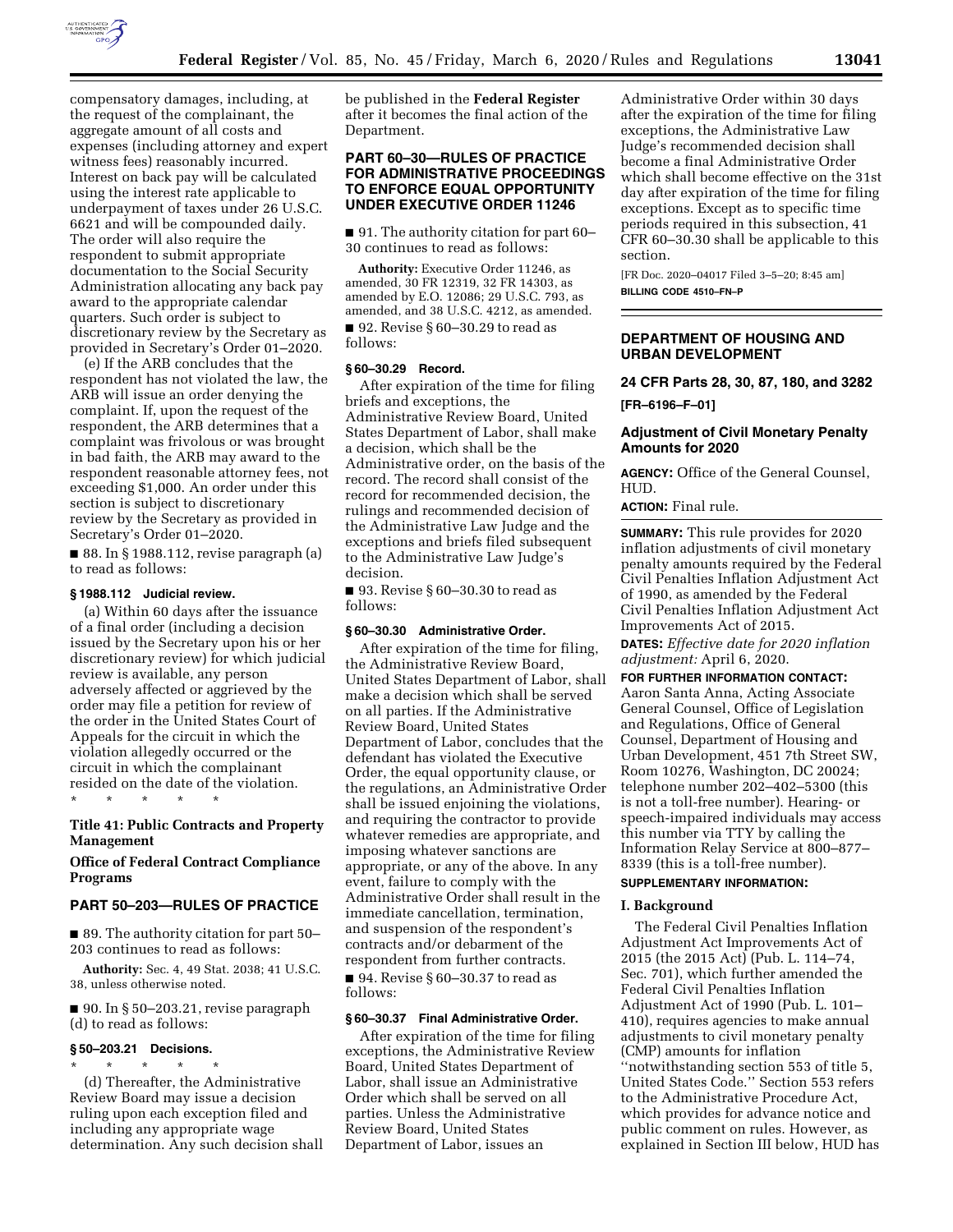determined that advance notice and public comment on this final rule is unnecessary. This annual adjustment is for 2020.

The annual adjustment is based on the percent change between the U.S. Department of Labor's Consumer Price Index for All Urban Consumers (''CPI– U'') for the month of October preceding the date of the adjustment, and the CPI– U for October of the prior year (28 U.S.C. 2461 note, section (5)(b)(1)). Based on that formula, the cost-of-living adjustment multiplier for 2019 is 1.01764.1 Pursuant to the 2015 Act,

adjustments are rounded to the nearest dollar.2

# **II. This Final Rule**

This rule makes the required 2020 inflation adjustment of civil penalty amounts. Since HUD is not applying these adjustments retroactively, the 2020 increases apply to violations occurring on or after this rule's effective date. HUD provides a table showing how, for each component, the penalties are being adjusted for 2020 pursuant to the 2015 Act. In the first column (''Description''), HUD provides a description of the penalty. In the second

column (''Statutory Citation''), HUD provides the United States Code statutory citation providing for the penalty. In the third column (''Regulatory Citation''), HUD provides the Code of Federal Regulations citation under title 24 for the penalty. In the fourth column (''Previous Amount''), HUD provides the amount of the penalty pursuant to the rule implementing the 2019 adjustment (84 FR 9451, March 15, 2019). In the fifth column (''2020 Adjusted Amount''), HUD lists the penalty after applying the 2020 inflation adjustment.

| Description                                                 | Statutory citation                                                                                    | Regulatory<br>citation<br>(24 CFR) | Previous amount                                                                | 2020 Adjusted amount                                                           |
|-------------------------------------------------------------|-------------------------------------------------------------------------------------------------------|------------------------------------|--------------------------------------------------------------------------------|--------------------------------------------------------------------------------|
| False Claims                                                | Omnibus Budget Reconciliation Act of<br>1986 (31 U.S.C. 3802(a)(1)).                                  | $\S 28.10(a)$                      |                                                                                | \$11,665.                                                                      |
| False Statements                                            | Omnibus Budget Reconciliation Act of<br>1986 (31 U.S.C. 3802(b)(1)).                                  | $$28.10(b)$                        |                                                                                | \$11,665.                                                                      |
| Advance Disclosure of<br>Funding.                           | Department of Housing and Urban De-<br>velopment Act (42 U.S.C. 3537a(c)).                            |                                    |                                                                                | \$20,489.                                                                      |
| Disclosure of Subsidy<br>Layering.                          | Department of Housing and Urban De-<br>velopment Act (42 U.S.C. 3545(f)).                             |                                    |                                                                                | \$20,489.                                                                      |
| FHA Mortgagees and<br>Lenders Violations.                   | HUD Reform Act of 1989 (12 U.S.C.<br>$1735f-14(a)(2)$ ).                                              |                                    | Per Violation: \$10,067.<br>Per Year: \$2,013,399.                             | Per Violation: \$10.245.<br>Per Year: \$2,048,915.                             |
| Other FHA Participants<br>Violations.                       | HUD Reform Act of 1989 (12 U.S.C.<br>$1735f - 14(a)(2)$ ).                                            | $§ 30.36$                          | Per Violation: \$10,067.<br>Per Year: \$2,013,399.                             | Per Violation: \$10.245.<br>Per Year: \$2,048,915.                             |
| Indian Loan Mortgagees<br>Violations.                       | Housing Community Development Act<br>of 1992 (12 U.S.C. 1715z-13a(q)(2)).                             |                                    | Per Violation: \$10,067.<br>Per Year: \$2,013,399.                             | Per Violation: \$10,245.<br>Per Year: \$2,048,915.                             |
| Multifamily & Section 202<br>or 811 Owners Viola-<br>tions. | HUD Reform Act of 1989 (12 U.S.C.<br>$1735f-15(c)(2)$ ).                                              |                                    |                                                                                | \$51,222.                                                                      |
| Ginnie Mae Issuers &<br>Custodians Violations.              | HUD Reform Act of 1989 (12 U.S.C.<br>1723i(b)).                                                       | $§ 30.50$                          | Per Violation: \$10,067.<br>Per Year: \$2,013,399.                             | Per Violation: \$10,245.<br>Per Year: \$2,048,915.                             |
| Title I Broker & Dealers<br>Violations.                     | HUD Reform Act of 1989 (12 U.S.C.<br>1703).                                                           | $§ 30.60$                          | Per Violation: \$10,067.<br>Per Year: \$2,013,399.                             | Per Violation: \$10,245.<br>Per Year: \$2,048,915.                             |
| Lead Disclosure Violation                                   | Title X-Residential Lead-Based Paint<br>Hazard Reduction Act of 1992 (42)<br>U.S.C. 4852d(b)(1)).     | §30.65                             |                                                                                | \$18,149.                                                                      |
| Section 8 Owners Viola-<br>tions.                           | Multifamily Assisted Housing Reform<br>and Affordability Act of 1997 (42<br>$U.S.C. 1437z-1(b)(2)$ ). |                                    |                                                                                | \$39,811.                                                                      |
| Lobbying Violation                                          | The Lobbying Disclosure Act of 1995<br>(31 U.S.C. 1352).                                              | $§87.400$                          | Min: \$20,134. Max:<br>\$201,340.                                              | Min: \$20,489. Max:<br>\$204,892.                                              |
| Fair Housing Act Civil Pen-<br>alties.                      | Act (42 U.S.C.<br>Fair Housing<br>$3612(g)(3)$ ).                                                     | $$180.671(a)$                      | No Priors: \$21,039. One<br>Prior: \$52,596. Two or<br>More Priors: \$105,194. | No Priors: \$21,410. One<br>Prior: \$53,524. Two or<br>More Priors: \$107,050. |
| Manufactured Housing<br>Regulations Violation.              | Housing Community Development Act<br>of 1974 (42 U.S.C. 5410).                                        | $\frac{1}{2}$ 3282.10              | Per Violation: \$2,924. Per<br>Year: \$3,654,955.                              | Per Violation: \$2,976. Per<br>Year: \$3,719,428.                              |

# **III. Justification for Final Rulemaking for the 2020 Adjustments**

HUD generally publishes regulations for public comment before issuing a rule for effect, in accordance with its own regulations on rulemaking in 24 CFR part 10. However, part 10 provides for exceptions to the general rule if the agency finds good cause to omit advanced notice and public

participation. The good cause requirement is satisfied when prior public procedure is ''impractical, unnecessary, or contrary to the public interest'' (see 24 CFR 10.1). As discussed, this final rule makes the required 2020 inflation adjustment, which HUD does not have discretion to change. Moreover, the 2015 Act specifies that a delay in the effective date under the Administrative

Procedure Act is not required for annual adjustments under the 2015 Act. HUD has determined, therefore, that it is unnecessary to delay the effectiveness of the 2020 inflation adjustments to solicit public comments.

Section 7(o) of the Department of Housing and Urban Development Act  $(42 \text{ U.S.C. } 3535(0))$  requires that any HUD regulation implementing any provision of the Department of Housing

<sup>1</sup>Office of Management and Budget, M–20–05, Memorandum for the Heads of Executive Departments and Agencies, Implementation of Penalty Inflation Adjustments for 2020, Pursuant to

the Federal Civil Penalties Inflation Adjustment Act Improvements Act of 2015. (*[https://](https://www.whitehouse.gov/wp-content/uploads/2019/12/M-20-05.pdf) [www.whitehouse.gov/wp-content/uploads/2019/12/](https://www.whitehouse.gov/wp-content/uploads/2019/12/M-20-05.pdf)* 

*[M-20-05.pdf](https://www.whitehouse.gov/wp-content/uploads/2019/12/M-20-05.pdf)*). (October 2019 CPI–U (257.346)/ October 2018 CPI–U (252.885) = 1.01764.)

<sup>2</sup> 28 U.S.C. 2461 note.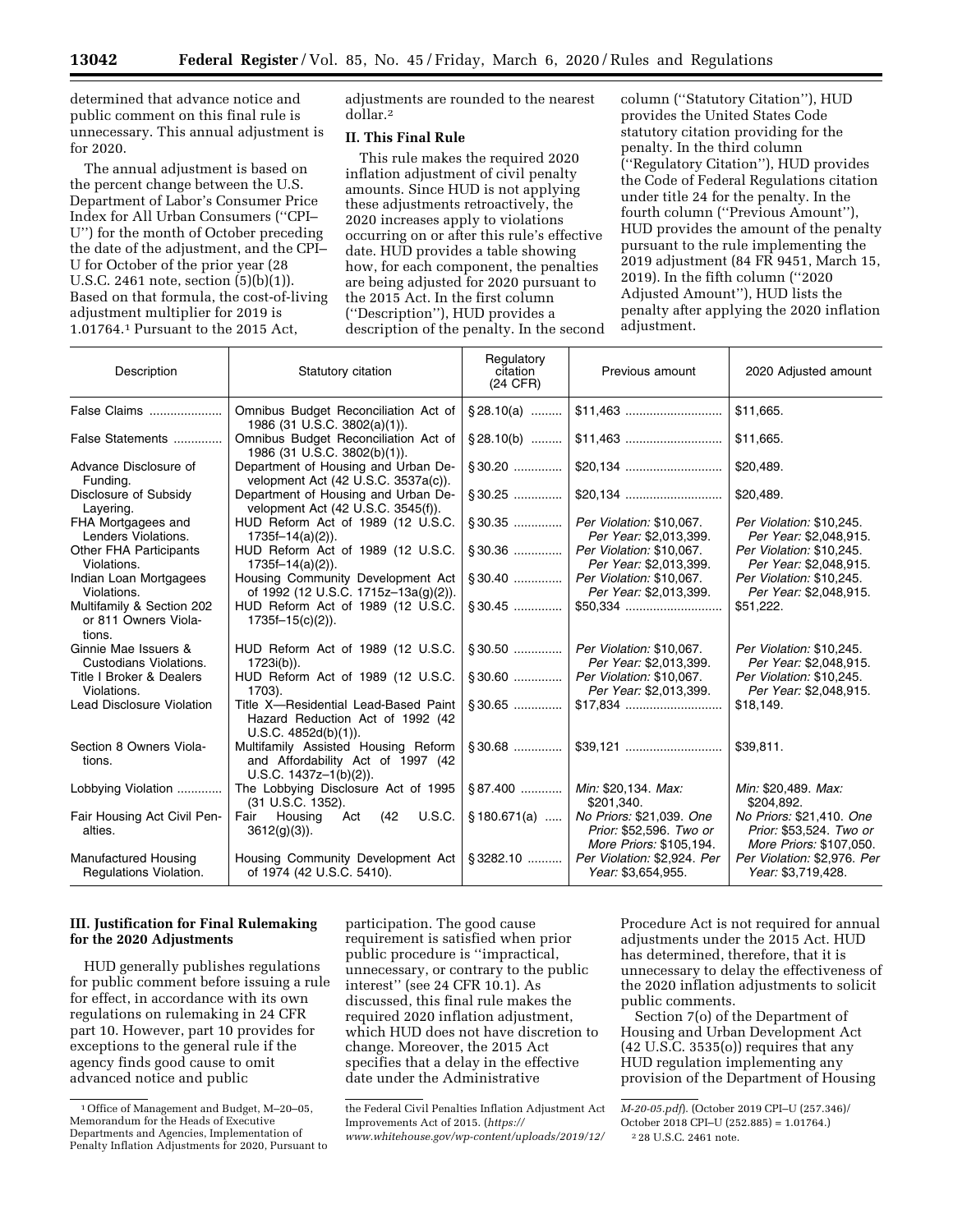and Urban Development Reform Act of 1989 that authorizes the imposition of a civil money penalty may not become effective until after the expiration of a public comment period of not less than 60 days. This rule does not authorize the imposition of a civil money penalty—rather, it makes a standard inflation adjustment to penalties that were previously authorized. As noted above, the 2020 inflation adjustments are made in accordance with a statutorily prescribed formula that does not provide for agency discretion. Accordingly, a delay in the effectiveness of the 2020 inflation adjustments in order to provide the public with an opportunity to comment is unnecessary because the 2015 Act exempts the adjustments from the need for delay, the rule does not authorize the imposition of a civil money penalty, and, in any event, HUD would not have the discretion to make changes as a result of any comments.

# **IV. Findings and Certifications**

### *Regulatory Review—Executive Orders 12866 and 13563*

Under Executive Order 12866 (Regulatory Planning and Review) (58 FR 51735), a determination must be made whether a regulatory action is significant and, therefore, subject to review by the Office of Management and Budget (OMB) in accordance with the requirements of the order. Executive Order 13563 (Improving Regulations and Regulatory Review) (76 FR 3821) directs executive agencies to analyze regulations that are ''outmoded, ineffective, insufficient, or excessively burdensome, and to modify, streamline, expand, or repeal them in accordance with what has been learned.'' Executive Order 13563 also directs that, where relevant, feasible, and consistent with regulatory objectives, and to the extent permitted by law, agencies are to identify and consider regulatory approaches that reduce burdens and maintain flexibility and freedom of choice for the public. Executive Order 13771 (Reducing Regulation and Controlling Regulatory Costs) (82 FR 9339) requires that for every new regulation issued, at least two prior regulations be identified for removal, and that the cost of planned regulations be prudently managed and controlled through a budgeting process. As discussed above in this preamble, this final rule adjusts existing civil monetary penalties for inflation by a statutorily required amount.

HUD determined that this rule was not significant under Executive Order 12866 and Executive Order 13563.

Moreover, as this rule is not a significant regulatory action under Executive Order 12866, it is not considered an Executive Order 13771 regulatory action.

# *Regulatory Flexibility Act*

The Regulatory Flexibility Act (RFA) (5 U.S.C. 601 *et seq.*) generally requires an agency to conduct a regulatory flexibility analysis of any rule subject to notice and comment rulemaking requirements, unless the agency certifies that the rule will not have a significant economic impact on a substantial number of small entities. Because HUD has determined that good cause exists to issue this rule without prior public comment, this rule is not subject to the requirement to publish an initial or final regulatory flexibility analysis under the RFA as part of such action.

### *Unfunded Mandates Reform*

Section 202 of the Unfunded Mandates Reform Act of 1995 (UMRA) 3 requires that an agency prepare a budgetary impact statement before promulgating a rule that includes a Federal mandate that may result in the expenditure by State, local, and tribal governments, in the aggregate, or by the private sector, of \$100 million or more in any one year. If a budgetary impact statement is required, section 205 of UMRA also requires an agency to identity and consider a reasonable number of regulatory alternatives before promulgating a rule.4 However, the UMRA applies only to rules for which an agency publishes a general notice of proposed rulemaking. As discussed above, HUD has determined, for good cause, that prior notice and public comment is not required on this rule and, therefore, the UMRA does not apply to this final rule.

# *Executive Order 13132, Federalism*

Executive Order 13132 (entitled ''Federalism'') (64 FR 43255) prohibits an agency from publishing any rule that has federalism implications if the rule either imposes substantial direct compliance costs on State and local governments and is not required by statute, or the rule preempts State law, unless the agency meets the consultation and funding requirements of section 6 of the Executive order. This rule will not have federalism implications and would not impose substantial direct compliance costs on State and local governments or preempt State law within the meaning of the Executive order.

### *Environmental Review*

This final rule does not direct, provide for assistance or loan and mortgage insurance for, or otherwise govern, or regulate, real property acquisition, disposition, leasing, rehabilitation, alteration, demolition, or new construction, or establish, revise, or provide for standards for construction or construction materials, manufactured housing, or occupancy. Accordingly, under 24 CFR 50.19(c)(1), this final rule is categorically excluded from environmental review under the National Environmental Policy Act of 1969 (42 U.S.C. 4321).

### **List of Subjects**

### *24 CFR Part 28*

Administrative practice and procedure, Claims, Fraud, Penalties.

## *24 CFR Part 30*

Administrative practice and procedure, Grant programs—housing and community development, Loan programs—housing and community development, Mortgage insurance, Penalties.

# *24 CFR Part 87*

Government contracts, Grant programs, Loan programs, Lobbying, Penalties, Reporting and recordkeeping requirements.

#### *24 CFR Part 180*

Administrative practice and procedure, Aged, Civil rights, Fair housing, Investigations, Mortgages, Penalties, Persons with disabilities, Reporting and recordkeeping requirements.

### *24 CFR Part 3282*

Administrative practice and procedure, Consumer protection, Intergovernmental relations, Manufactured homes, Reporting and recordkeeping requirements.

Accordingly, for the reasons described in the preamble, HUD amends 24 CFR parts 28, 30, 87, 180, and 3282 as follows:

# **PART 28—IMPLEMENTATION OF THE PROGRAM FRAUD CIVIL REMEDIES ACT OF 1986**

■ 1. The authority citation for part 28 continues to read as follows:

**Authority:** 28 U.S.C. 2461 note; 31 U.S.C. 3801–3812; 42 U.S.C. 3535(d).

■ 2. In § 28.10, revise paragraphs (a)(1) introductory text and (b)(1) introductory text to read as follows:

<sup>3</sup> 2 U.S.C. 1532.

<sup>4</sup> 2 U.S.C. 1535.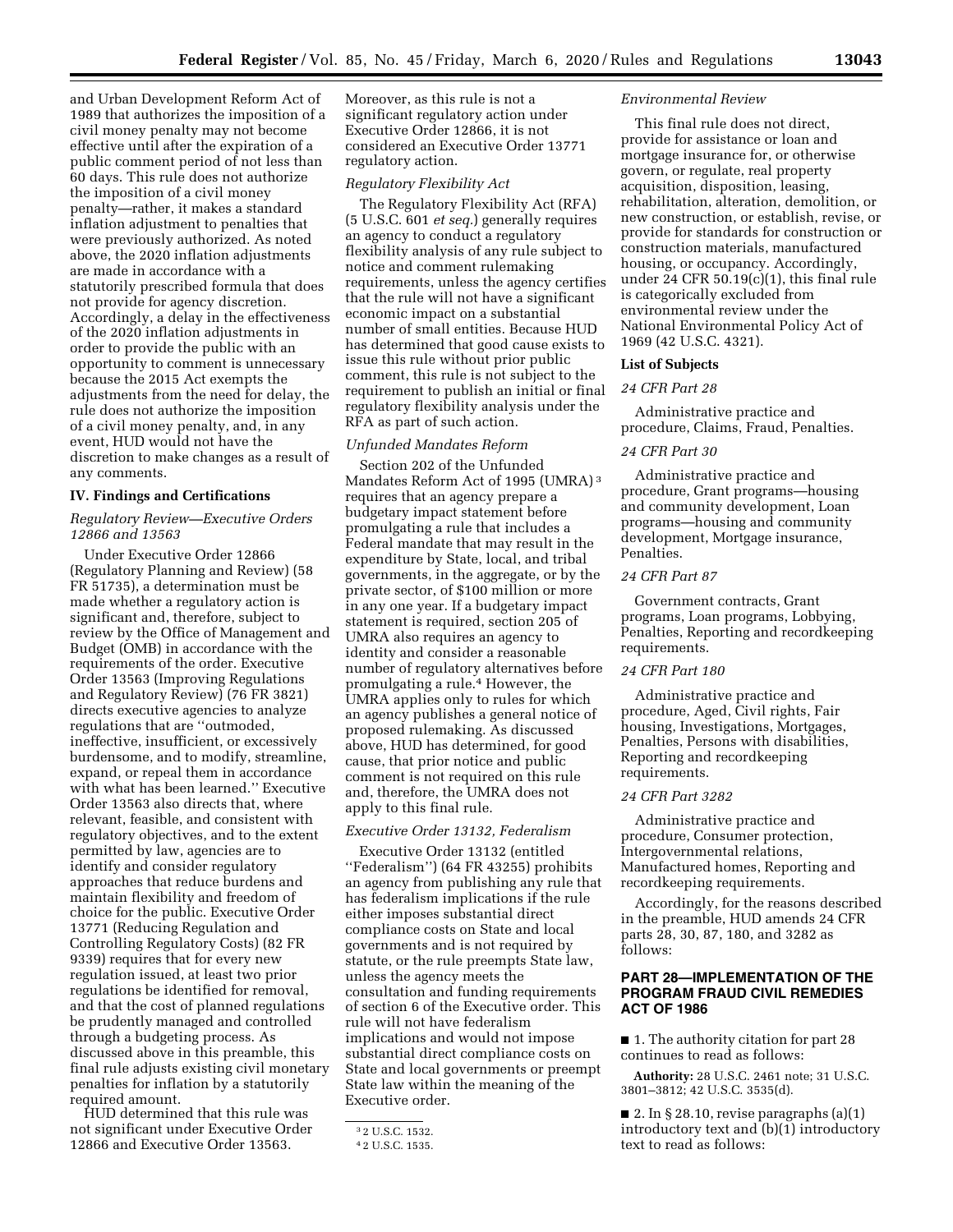# **§ 28.10 Basis for civil penalties and assessments.**

 $(a) * * * *$ 

(1) A civil penalty of not more than \$11,665 may be imposed upon any person who makes, presents, or submits, or causes to be made, presented, or submitted, a claim that the person knows or has reason to know:

- $\star$   $\star$   $\star$
- (b) \* \* \*

(1) A civil penalty of not more than \$11,665 may be imposed upon any person who makes, presents, or submits, or causes to be made, presented, or submitted, a written statement that: \* \* \* \* \*

# **PART 30—CIVIL MONEY PENALTIES: CERTAIN PROHIBITED CONDUCT**

■ 3. The authority citation for part 30 continues to read as follows:

**Authority:** 12 U.S.C. 1701q–1, 1703, 1723i, 1735f–14, and 1735f–15; 15 U.S.C. 1717a; 28 U.S.C. 1 note and 2461 note; 42 U.S.C. 1437z–1 and 3535(d).

■ 4. In § 30.20, revise paragraph (b) to read as follows:

### **§ 30.20 Ethical violations by HUD employees.**

\* \* \* \* \* (b) *Maximum penalty.* The maximum penalty is \$20,489 for each violation.

 $\blacksquare$  5. In § 30.25, revise paragraph (b) to read as follows:

#### **§ 30.25 Violations by applicants for assistance.**

\* \* \* \* \* (b) *Maximum penalty.* The maximum penalty is \$20,489 for each violation.

 $\blacksquare$  6. In § 30.35, revise the first sentence in paragraph (c)(1) to read as follows:

# **§ 30.35 Mortgagees and lenders.**

\* \* \* \* \*  $(c)(1)$  \* \* \* The maximum penalty is \$10,245 for each violation, up to a limit of \$2,048,915 for all violations committed during any one-year period. \* \* \*

\* \* \* \* \*

■ 7. In § 30.36, revise the first sentence in paragraph (c) to read as follows:

# **§ 30.36 Other participants in FHA programs.**

\* \* \* \* \* (c)  $* * * The maximum penalty is$ \$10,245 for each violation, up to a limit of \$2,048,915 for all violations committed during any one-year period. \* \* \*

■ 8. In § 30.40, revise the first sentence in paragraph (c) to read as follows:

# **§ 30.40 Loan guarantees for Indian housing.**

\* \* \* \* \* (c) \* \* \* The maximum penalty is \$10,245 for each violation, up to a limit of \$2,048,915 for all violations committed during any one-year period. \* \* \*

 $\blacksquare$  9. In § 30.45, revise paragraph (g) to read as follows:

### **§ 30.45 Multifamily and section 202 or 811 mortgagors.**

\* \* \* \* \* (g) *Maximum penalty.* The maximum penalty for each violation under paragraphs (c) and (f) of this section is \$51,222.

\* \* \* \* \* ■ 10. In § 30.50, revise the first sentence in paragraph (c) to read as follows:

# **§ 30.50 GNMA issuers and custodians.**

 $\star$   $\star$   $\star$ (c) \* \* \* The maximum penalty is \$10,245 for each violation, up to a limit of \$2,048,915 during any one-year period. \* \* \*

■ 11. In § 30.60, revise paragraph (c) to read as follows:

# **§ 30.60 Dealers or sponsored third-party originators.**

\* \* \* \* \* (c) *Amount of penalty.* The maximum penalty is \$10,245 for each violation, up to a limit for any particular person of \$2,048,915 during any one-year period.

■ 12. In § 30.65, revise paragraph (b) to read as follows:

#### **§ 30.65 Failure to disclose lead-based paint hazards.**

\* \* \* \* \* (b) *Amount of penalty.* The maximum penalty is \$18,149 for each violation. ■ 13. In § 30.68, revise paragraph (c) to read as follows:

# **§ 30.68 Section 8 owners.**

 $*$  \*

\* \* \* \* \* (c) *Maximum penalty.* The maximum penalty for each violation under this section is \$39,811.

# **PART 87—NEW RESTRICTIONS ON LOBBYING**

■ 14. The authority citation for part 87 continues to read as follows:

**Authority:** 28 U.S.C. 1 note; 31 U.S.C. 1352; 42 U.S.C. 3535(d).

 $\blacksquare$  15. In § 87.400, revise paragraphs (a), (b), and (e) to read as follows:

#### **§ 87.400 Penalties.**

(a) Any person who makes an expenditure prohibited by this part shall be subject to a civil penalty of not less than \$20,489 and not more than \$204,892 for each such expenditure.

(b) Any person who fails to file or amend the disclosure form (see appendix B of this part) to be filed or amended if required by this part, shall be subject to a civil penalty of not less than \$20,489 and not more than \$204,892 for each such failure.

\* \* \* \* \* (e) First offenders under paragraph (a) or (b) of this section shall be subject to a civil penalty of \$20,489, absent aggravating circumstances. Second and subsequent offenses by persons shall be subject to an appropriate civil penalty between \$20,489 and \$204,892 as determined by the agency head or his or her designee.

\* \* \* \* \*

# **PART 180—CONSOLIDATED HUD HEARING PROCEDURES FOR CIVIL RIGHTS MATTERS**

■ 16. The authority citation for part 180 continues to read as follows:

**Authority:** 28 U.S.C. 1 note; 29 U.S.C. 794; 42 U.S.C. 2000d–1, 3535(d), 3601–3619, 5301–5320, and 6103.

■ 17. In § 180.671, revise paragraphs (a)(1) through (3) to read as follows:

# **§ 180.671 Assessing civil penalties for Fair Housing Act cases.**

(a) \* \* \*

(1) \$21,410, if the respondent has not been adjudged in any administrative hearing or civil action permitted under the Fair Housing Act or any state or local fair housing law, or in any licensing or regulatory proceeding conducted by a Federal, state, or local governmental agency, to have committed any prior discriminatory housing practice.

(2) \$53,524, if the respondent has been adjudged in any administrative hearing or civil action permitted under the Fair Housing Act, or under any state or local fair housing law, or in any licensing or regulatory proceeding conducted by a Federal, state, or local government agency, to have committed one other discriminatory housing practice and the adjudication was made during the 5-year period preceding the date of filing of the charge.

(3) \$107,050, if the respondent has been adjudged in any administrative hearings or civil actions permitted under the Fair Housing Act, or under any state or local fair housing law, or in any licensing or regulatory proceeding conducted by a Federal, state, or local government agency, to have committed two or more discriminatory housing